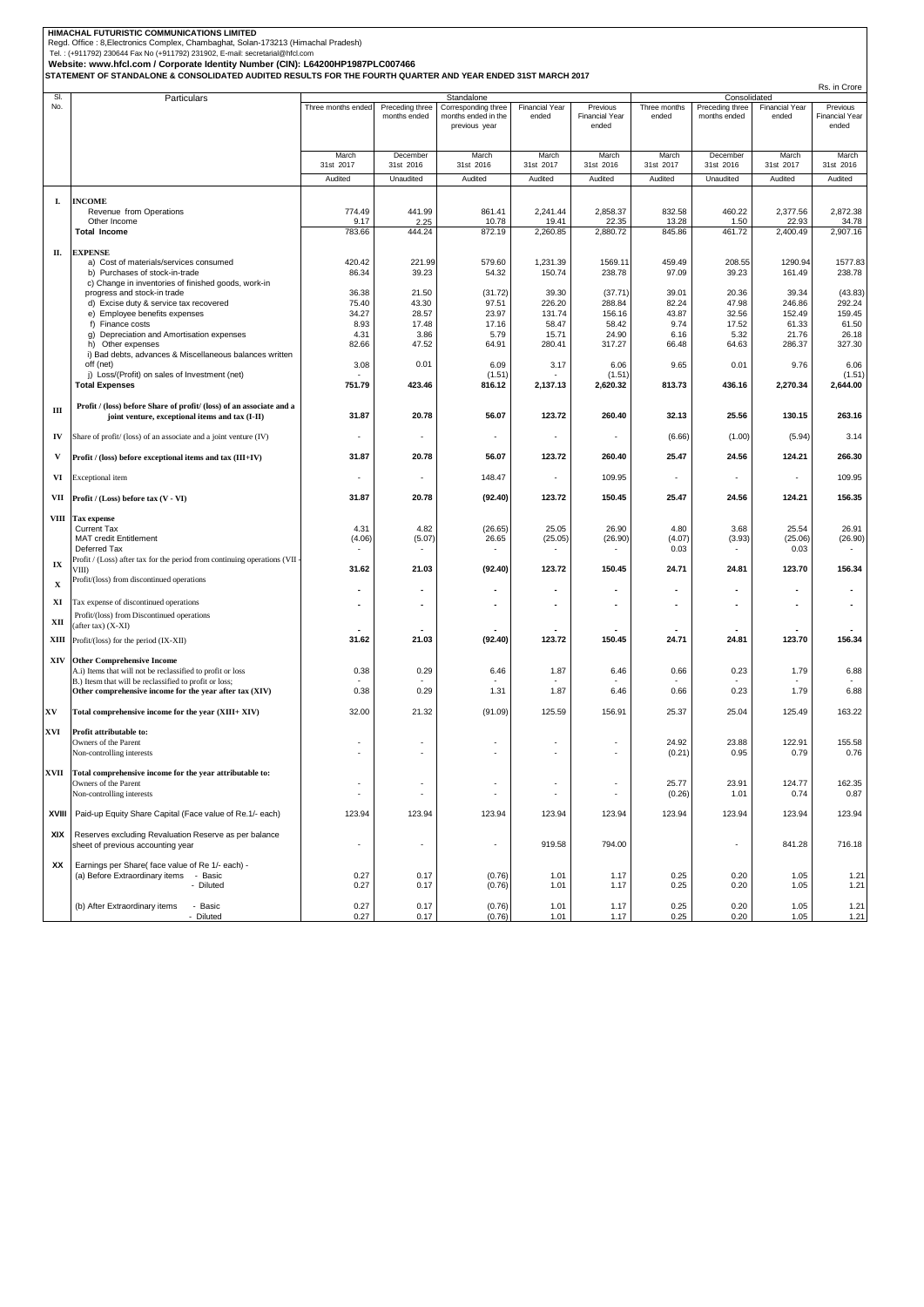| SEGMENTWISE REVENUE, RESULTS AND CAPITAL EMPLOYED |                                                        |                    |                          |                     |                |                       | Rs. in Crore             |                 |                       |                       |
|---------------------------------------------------|--------------------------------------------------------|--------------------|--------------------------|---------------------|----------------|-----------------------|--------------------------|-----------------|-----------------------|-----------------------|
| SI.                                               | Particulars                                            | Standalone         |                          |                     |                |                       |                          | Consolidated    |                       |                       |
| No.                                               |                                                        | Three months ended | Preceding three          | Corresponding three | Financial Year | Previous              | Three months             | Preceding three | <b>Financial Year</b> | Previous              |
|                                                   |                                                        |                    | months ended             | months ended in the | ended          | <b>Financial Year</b> | ended                    | months ended    | ended                 | <b>Financial Year</b> |
|                                                   |                                                        |                    |                          | previous year       |                | ended                 |                          |                 |                       | ended                 |
|                                                   |                                                        |                    |                          |                     |                |                       |                          |                 |                       |                       |
|                                                   |                                                        | March              | December                 | March               | March          | March                 | March                    | December        | March                 | March                 |
|                                                   |                                                        | 31st 2017          | 31st 2016                | 31st 2016           | 31st 2017      | 31st 2016             | 31st 2017                | 31st 2016       | 31st 2017             | 31st 2016             |
|                                                   |                                                        | Audited            | Unaudited                | Audited             | Audited        | Audited               | Audited                  | Unaudited       | Audited               | Audited               |
|                                                   | <b>Segment Revenue</b>                                 |                    |                          |                     |                |                       |                          |                 |                       |                       |
|                                                   | a. Telecom Products                                    | 192.95             | 150.71                   | 151.09              | 583.43         | 666.38                | 246.04                   | 165.40          | 705.48                | 680.34                |
|                                                   | b. Turnkey Contracts and Services                      | 581.54             | 291.28                   | 710.32              | 1,658.01       | 2,191.99              | 586.54                   | 294.82          | 1,672.08              | 2,192.04              |
|                                                   | c. Others                                              |                    |                          |                     |                |                       |                          |                 |                       |                       |
|                                                   | <b>Total</b>                                           | 774.49             | 441.99                   | 861.41              | 2,241.44       | 2,858.37              | 832.58                   | 460.22          | 2,377.56              | 2,872.38              |
|                                                   | Less: Inter segment revenue                            |                    | $\overline{\phantom{a}}$ | $\sim$              |                |                       | $\overline{\phantom{a}}$ | $\sim$          | ٠                     |                       |
|                                                   | <b>Net Sales/Income from Operations</b>                | 774.49             | 441.99                   | 861.41              | 2,241.44       | 2,858.37              | 832.58                   | 460.22          | 2,377.56              | 2,872.38              |
| $\mathbf{2}$                                      | Segment Results Profit /(Loss) before tax and interest |                    |                          |                     |                |                       |                          |                 |                       |                       |
|                                                   |                                                        |                    |                          |                     |                |                       |                          |                 |                       |                       |
|                                                   | a. Telecom Products                                    | 1.98               | 11.13                    | 18.27               | 24.23          | 71.91                 | 0.03                     | 13.89           | 28.45                 | 77.73                 |
|                                                   | b. Turnkey Contracts and Services                      | 36.23              | 27.47                    | 58.15               | 155.49         | 250.79                | 39.26                    | 29.52           | 160.57                | 250.79                |
|                                                   | c. Others                                              |                    |                          |                     |                |                       | 0.01                     | (0.01)          | $\mathbf{r}$          |                       |
|                                                   | <b>Total</b>                                           | 38.21              | 38.60                    | 76.42               | 179.72         | 322.70                | 39.30                    | 43.40           | 189.02                | 328.52                |
|                                                   | Less: i. Interest                                      | 8.93               | 17.48                    | 17.16               | 58.47          | 58.42                 | 9.74                     | 17.52           | 61.33                 | 61.50                 |
|                                                   | ii. Other un-allocable expenditure net off             | 4.16               | 0.27                     | 151.66              | 4.82           | 152.37                | 4.18                     | 0.25            | 4.83                  | 152.35                |
|                                                   | iii Un-allocable income                                | (6.75)             | 0.07                     | $\sim$              | (7.29)         | (38.54)               | (6.75)                   | 0.07            | (7.29)                | (38.54)               |
|                                                   |                                                        |                    |                          |                     |                |                       |                          |                 |                       |                       |
|                                                   | <b>Total Profit before Tax</b>                         | 31.87              | 20.78                    | (92.40)             | 123.72         | 150.45                | 32.13                    | 25.56           | 130.15                | 153.21                |
| 3                                                 | <b>Segment Assets</b>                                  |                    |                          |                     |                |                       |                          |                 |                       |                       |
|                                                   | a. Telecom Products                                    | 726.48             | 643.97                   | 582.49              | 726.48         | 582.49                | 758.84                   | 818.06          | 758.84                | 719.48                |
|                                                   | b. Turnkey Contracts and Services                      | 1,231.85           | 1,198.83                 | 1,219.16            | 1,231.85       | 1,219.16              | 1,249.40                 | 1,214.24        | 1,249.40              | 1,219.16              |
|                                                   | c. Others                                              | ۰.                 |                          | $\sim$              | $\mathbf{r}$   | ÷.                    | (1.46)                   | 2.06            | (1.46)                | 0.04                  |
|                                                   | d. Un-allocable                                        | 268.59             | 362.25                   | 310.30              | 268.59         | 310.30                | 268.59                   | 362.25          | 268.59                | 310.30                |
|                                                   | <b>Total</b>                                           | 2.226.92           | 2.205.05                 | 2.111.95            | 2,226.92       | 2.111.95              | 2,275.37                 | 2,396.61        | 2,275.37              | 2,248.98              |
|                                                   | <b>Segment Liabilities</b>                             |                    |                          |                     |                |                       |                          |                 |                       |                       |
|                                                   | a. Telecom Products                                    | 170.64             | 162.61                   | 148.85              | 170.64         | 148.85                | 284.00                   | 415.83          | 284.00                | 362.22                |
|                                                   | b. Turnkey Contracts and Services                      | 470.83             | 501.46                   | 501.87              | 470.83         | 501.87                | 470.83                   | 514.79          | 470.83                | 501.87                |
|                                                   | c. Others                                              |                    |                          |                     |                |                       | 0.01                     | 1.57            | 0.01                  | 1.48                  |
|                                                   | d. Un-allocable                                        | 541.93             | 531.50                   | 543.30              | 541.93         | 543.30                | 555.29                   | 522.28          | 555.29                | 543.30                |
|                                                   |                                                        | 1,183.40           | 1,195.57                 | 1,194.02            | 1,183.40       | 1,194.02              | 1,310.13                 | 1,454.47        | 1,310.13              | 1,408.87              |
|                                                   |                                                        |                    |                          |                     |                |                       |                          |                 |                       |                       |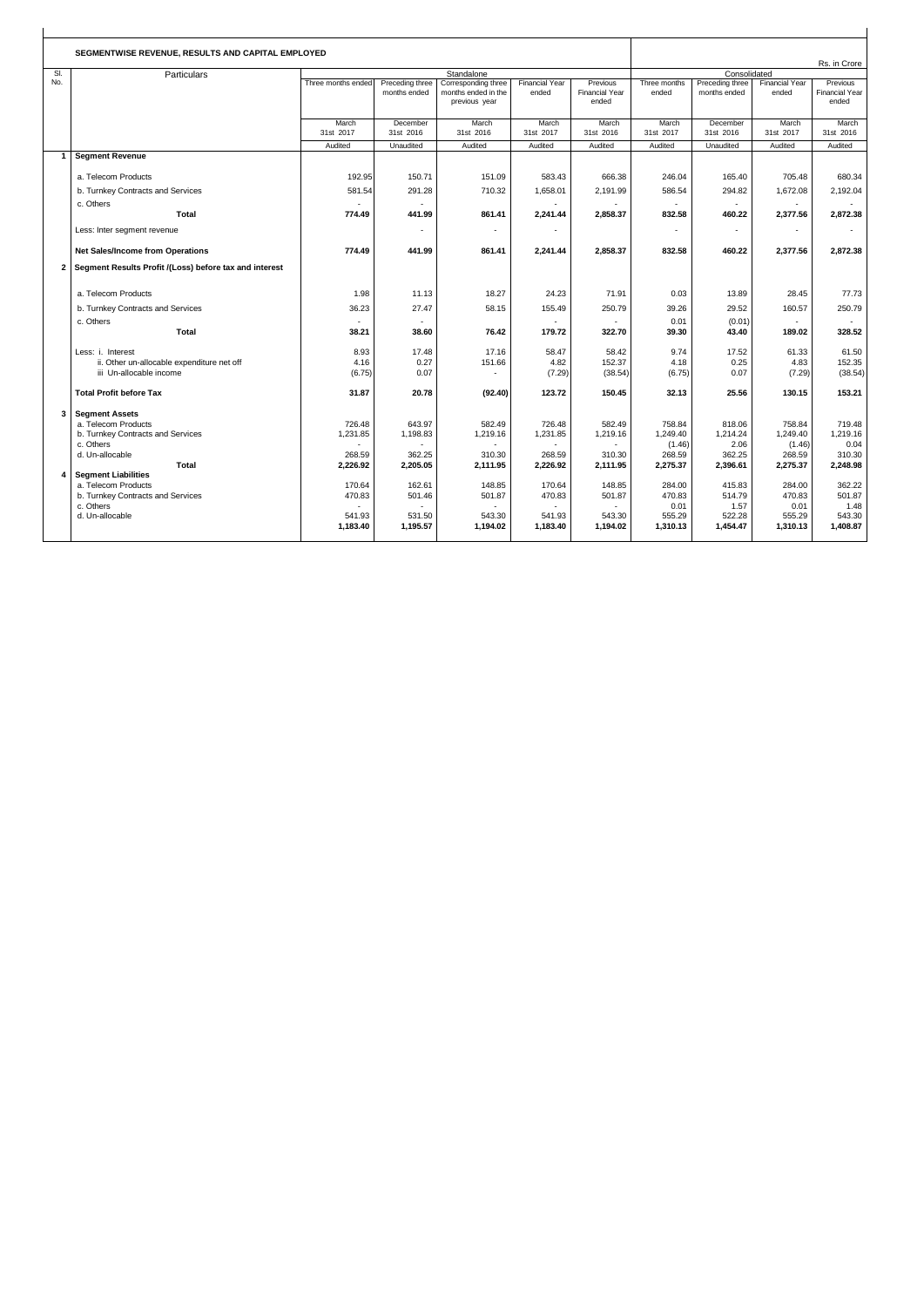- Notes : 1. The above Audited Standalone and Consolidated Financial Results of the Company for the fourth quarter and year ended 31st March, 2017 as reviewed by the Audit Committee were approved by the Board of Directors at their meeting held on 10th May, 2017.
- $\mathfrak{p}$ The Board of directors of the Company at its meeting held on 10th May, 2017 has declared second interim dividend of Rs.3.25 per share on 6.5% Cumulative Redeemable Preference Shares of face value of Rs.100/- each.
- 3. The Company has adopted Indian Accounting Standards (Ind AS) from 1st April 2016 with a transition date of 1st April, 2015. The Standalone and Consolidated financial results have<br>been prepared in accordance with Ind AS as Companies (Indian Accounting Standard) Amendment Rules, 2016.
- 4. The format for audited/unaudited quarterly results as prescribed in SEBI's circular CIR/CFD/CMD/15/2015 dated 30th November, 2015 has been modified to comply with requirements of SEBI's circular dated 5th July 2016, Ind AS and Schedule III to the Companies Act, 2013 applicable to companies that are required to comply with Ind AS.
- 5. Income form operation is inclusive of excise duty & service tax recovered in accordance with Ind-AS 18 and further clarified by SEBI vide clarification dated 20th September 2016 for disclosure in financial results.

## 6.(A) Reconciliation of Standalone & Consolidated Net Profit & equity for the corresponding quarter and year ended 31st March, 2016 as previously reported ( Prepared under the previously applicable Indian Generally Accepted Accounting Principal referred to as IGAAP) vis-à-vis Ind AS is as below:

| Particulars                                                        | Standalone                       |                               | Consolidated                  |
|--------------------------------------------------------------------|----------------------------------|-------------------------------|-------------------------------|
|                                                                    | Rs. in Crore                     | Rs. in Crore                  | Rs. in Crore                  |
|                                                                    | Quarter ended 31st<br>March 2016 | Year ended 31st<br>March 2016 | Year ended 31st<br>March 2016 |
| Net Profit as per IGAAP                                            | (135.22)                         | 119.01                        | 126.14                        |
| Add: Restatement adjustment - prior period expenses<br>Adjusments: | 0.03                             | 0.03                          | 0.99                          |
| Impact of Dividends and related distribution tax                   | (0.08)                           | (6.38)                        | (6.38)                        |
| Non-current Assets measured at Fair valuation                      | (1.11)                           | (1.11)                        | (1.11)                        |
| Impact of reclassification of defind banefit plans                 | (0.36)                           | (5.44)                        | (5.86)                        |
| Impact of Non-Current Investment sold at loss                      | 44.34                            | 44.34                         | 44.34                         |
| Impact of share of profit of associates                            |                                  |                               | (3.28)                        |
|                                                                    | (92.40)                          | 150.45                        | 154.84                        |
| Other Comprehensive Incomes                                        |                                  |                               |                               |
| Remeasurement (gain)/loss of defined benefit plans                 | 0.35                             | 5.44                          | 5.86                          |
| <b>Others</b>                                                      | 0.96                             | 1.02                          | 1.02                          |
| Total Comprehensive Income as per Ind AS                           | (91.09)                          | 156.91                        | 161.72                        |

| Particulars                                                                                                   | Standalone as at<br>31.03.2016 | <b>Consolidated as at</b><br>31.03.2016 |
|---------------------------------------------------------------------------------------------------------------|--------------------------------|-----------------------------------------|
|                                                                                                               |                                |                                         |
| Total equity under previous GAAP                                                                              | 11,25,54,66,804                | 10,77,05,93,040                         |
| Add: Restatement adjustments                                                                                  | (2,90,433)                     | (99, 31, 538)                           |
| Fair value of structured Investment                                                                           | 44,34,00,000                   | 44,34,00,000                            |
| Preference Share earlier classified under Share capital now<br>calssified as Non current financial borrowings | (80,50,00,000)                 | (80, 50, 00, 000)                       |
|                                                                                                               | 10,89,35,76,371                | 10,39,90,61,502                         |
| Adjustments:                                                                                                  |                                |                                         |
| Fair value of debtors assigned for more than 12 months                                                        | (1, 11, 45, 387)               | (1, 11, 45, 387)                        |
| Share of profits of Associates                                                                                |                                | (26, 16, 82, 670)                       |
| Other Non-current financial liability measured at fair value                                                  | (1,71,37,27,893)               | (1,73,56,68,161)                        |
| Other Non-current financial asset measured at fair value                                                      | 1,06,24,153                    | 1,06,24,153                             |
| <b>Total adjustment to equity</b>                                                                             | (1,71,42,49,127)               | (1,99,78,72,065)                        |
| Total equity under Ind AS                                                                                     | 9,17,93,27,244                 | 8,40,11,89,437                          |

7. This being the first reporting year for the quarterly Consolidated results for the period ended 31st March, 2017, corresponding quarter consolidated figures of the period ended 31st March, 2016 are not applicable.

The annual & fourth quarterly audited Consolidated results for the period ended 31st March, 2017 includes the results of the following entities:

a. Himachal Futuristic Communications Ltd. (HFCL)

b. HTL Limited ( Subsidiary)

8.

9.

c. Moneta Finance Pvt. Ltd. ( Subsidiary)

d. Polixel Security Systems Pvt. Ltd. (Subsidiary w.e.f. 9th August, 2016)

e. HFCL Advance Systems Pvt. Ltd. (Subsidiary)

f. HFCL Bezeq Telecom Ltd. (Associate ) g. Dragon Wave HFCL India Pvt. Ltd. (Jointly controlled entity)

Extract of Auditors' observations & Management Response: i) Auditors in their Consolidated Audit Report has stated that one of the subsidiary has not made the provision for interest amounting to Rs.150.21 lakhs pending adjustment of one of the claims against the outstanding loans along with interest dues thereon.

The provision for interest on certain borrowings has not been made by the subsidiary company pending the reworking of the interest on account of adjustment of one of claim of Rs 347 lakhs against the outstanding interest on certain loans, the subsidiary company has not provided for the interest amounting to Rs. 150.21 lakhs during the year. The final adjustment for interest, if any, will be done by the subsidiary company once the reconciliation is agreed upon.Though the auditor has mentioned the maximum impact of Rs.150.21 Lakhs, however the management of the subsidiary company is discussing the matter with the concerned lender for the adjustment/ reversal of excess interest, as the case may be. Hence the impact is not ascertainable at present.

10. Disclosure in compliance with Regulation 52(4) of the SEBI (Listing Obligations and Disclosure Requirements) Regulations, 2015 for the fourth quarter and year ended 31st March, 2017.

(i) 80,50,000, 6.5% Cumulative Redeemable Preference Shares (CRPS) issued by the Company have been assigned the rating of 'BBB – 'by the India Ratings & Research Private Limited.

ii) The Company has paid declared dividend on CRPS in time. The last dividend payment was made on 14.12.2016. The next dividend due in March 2017 will be paid in May 2017 as<br>declared by the Board of Directors at its meetin 2019.

(iii) Networth as on 31st March, 2017:Rs.1043.52 Crore.

- (iv) Net Profit after Tax for the year ended 31st March, 2017: Rs.123.72 Crore.
- (v) Earnings Per Share (EPS) as on March 31, 2017: Basic EPS Rs.1.01 and Diluted EPS Rs.1.01.
- (vi) Outstanding 6.5% Cumulative Redeemable Preference Shares: 80,50 000 CRPS of Rs.100/- each.

11 M/s Polixel Security Systems Pvt. Ltd. a subsidiary of the Company has become wholly owned subsidiary of the Company w.e.f. 31.03.2017.

12 The figures of the last quarter ended 31st March, 2017 are the balancing figures between audited figures in respect of the full financial year and the published year to date figures up to the third quarter of the current financial year.

13. The figures of the previous periods have been regrouped/ rearranged wherever considered necessary.

By order of the Board

Place : New Delhi (Mahendra Nahata) Pate : 10th May, 2017<br>
Date : 10th May, 2017<br>
Managing Director

DIN 00052898